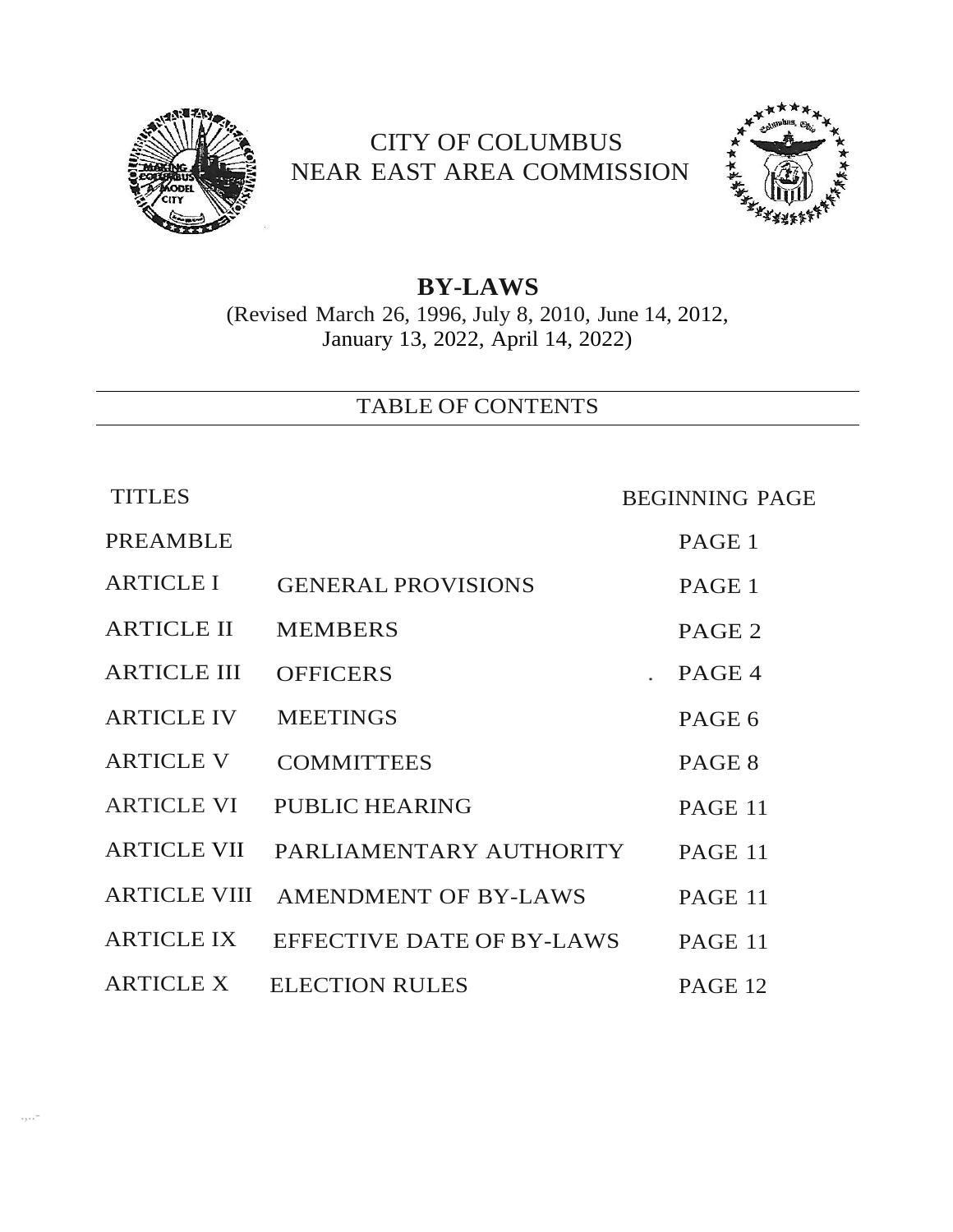# ,.---....\_ **City of Columbus Near East Area Commission By-Laws**

#### **PREAMBLE**

WE, the residents of the City of Columbus in general and the Near East Area in particular, in order to: study the problems and needs of the Area, recommend solutions therefore, and bring the same to the attention of the proper government agencies; determine the need for, and recommend legislation affecting the Area; provide communication within the Area and between the Area and city government; solicit the cooperation of all segments of the community; develop techniques for creating and promoting community dialogue relating to issues affecting the Area; and to assume and discharge all duties and responsibilities delegated to the organization under the laws of theCity of Columbus - do establish and ordain these By-Laws.

#### **ARTICLE I. General Provisions**

- Section 1. The name of the organization shall be the Near East Area Commission, herein referred to as the "Commission."
- Section 2. The Near East Area Commission serves to encourage voluntary citizen participation in decision-making – in an advisory capacity – and to facilitate communication, understanding and cooperation between neighborhood groups, city officials, businesses, and other organizations living, working, and doing business on the Near East Side of Columbus. The Commission shall identify and study the problems and needs of the Commission area in order to create plans and policies which will serve as guidelines for future development of the area, bring the problems and needs of the area to the attention of appropriate government agencies or residents, recommend solutions to neighbors and the appropriate city officials, and aid & promote communications within the Commission area and between it and the rest of the city.
- Section 3. The Near East Area shall be bounded on the east by the west bank of Alum Creek; on the north by the extended south right-of-way of I-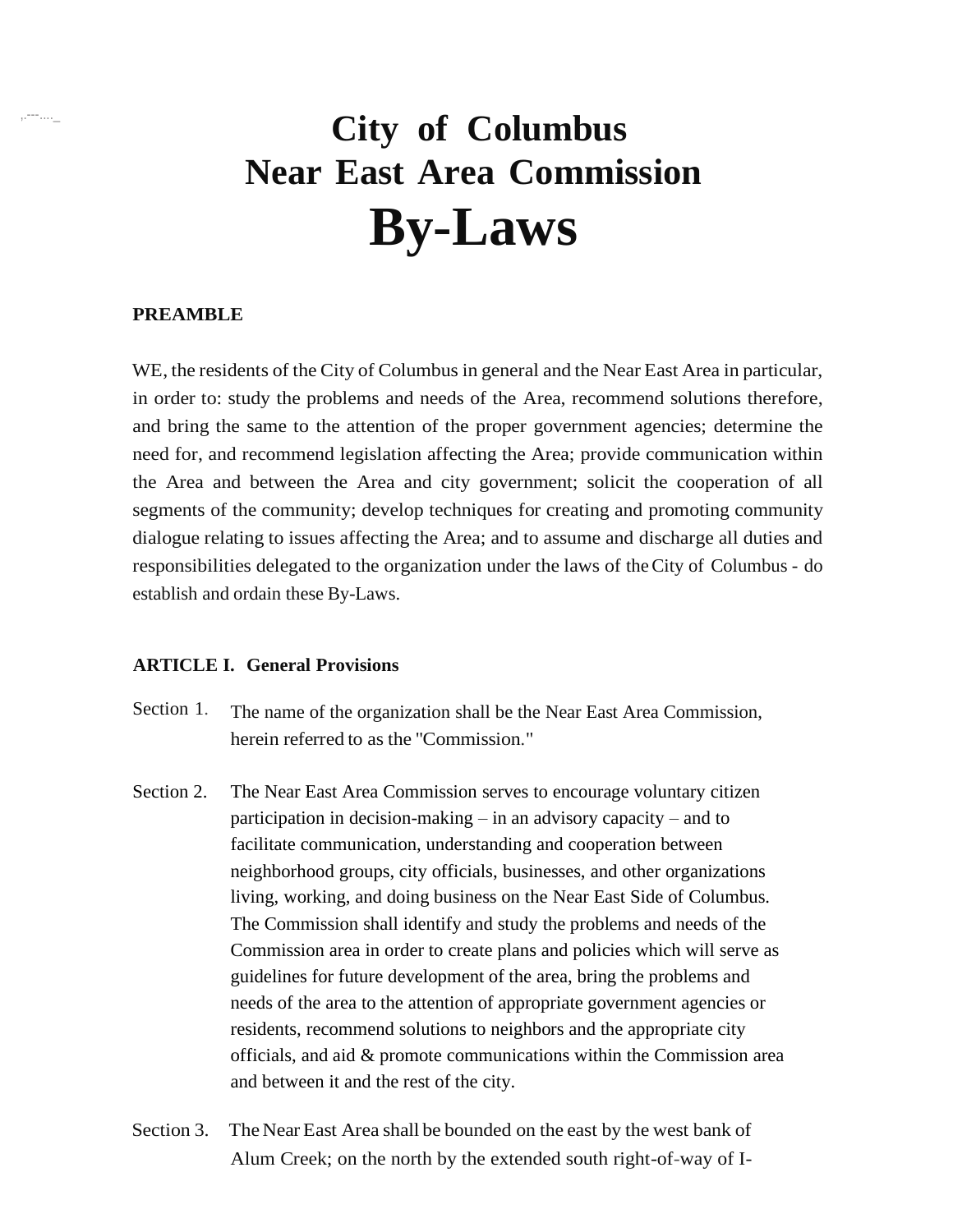670; on the west by the east right-of-way line of Interstate 71; and on the south by the extended intersection of Interstate 70 with the north right-of-way line of Livingston Avenue, and by the extended north right-of-way line of Livingston Avenue from its intersection with Interstate 70 east to the westbank of Alum Creek.

The four (4) districts of the Near East Area are as follows:

*District I* – West side of Champion Avenue; East side of I-71; South side of I-670; North side of East Broad Street.

*District II* – West Bank of Alum Creek; East side of Champion Avenue; South side of  $1-670$ ; North side of  $1-70$ .

*District III* – West side of Wilson Avenue; East side of 1-71; South side of East Broad Street; North side of I-70.

*District IV* – West side of Alum Creek; East side of Wilson Avenue;South side of Broad Street; North side of 1-70.

- Section 4. No person shall represent the Commission, save as directed by a vote of the Commission. This shall not be construed to restrict persons from expressing themselves, in any context and on any issue, provided that they do not represent themselves as speaking for the Commission.
- Section 5. No Recommendations, expressions of support or endorsements of the Commission shall be effective for 365 days, unless expressly otherwise declared. All recommendations of the Commission shall contain notice of this limitation, except zoning recommendations, which shall remain valid until such time as they may be modified by the Commission.

#### **ARTICLEII. Members**

- Section 1. There shall be seventeen (17) official members of the Commission to be known as "Commissioners".
	- A. Three (3) members (to be known as "District Commissioners") shall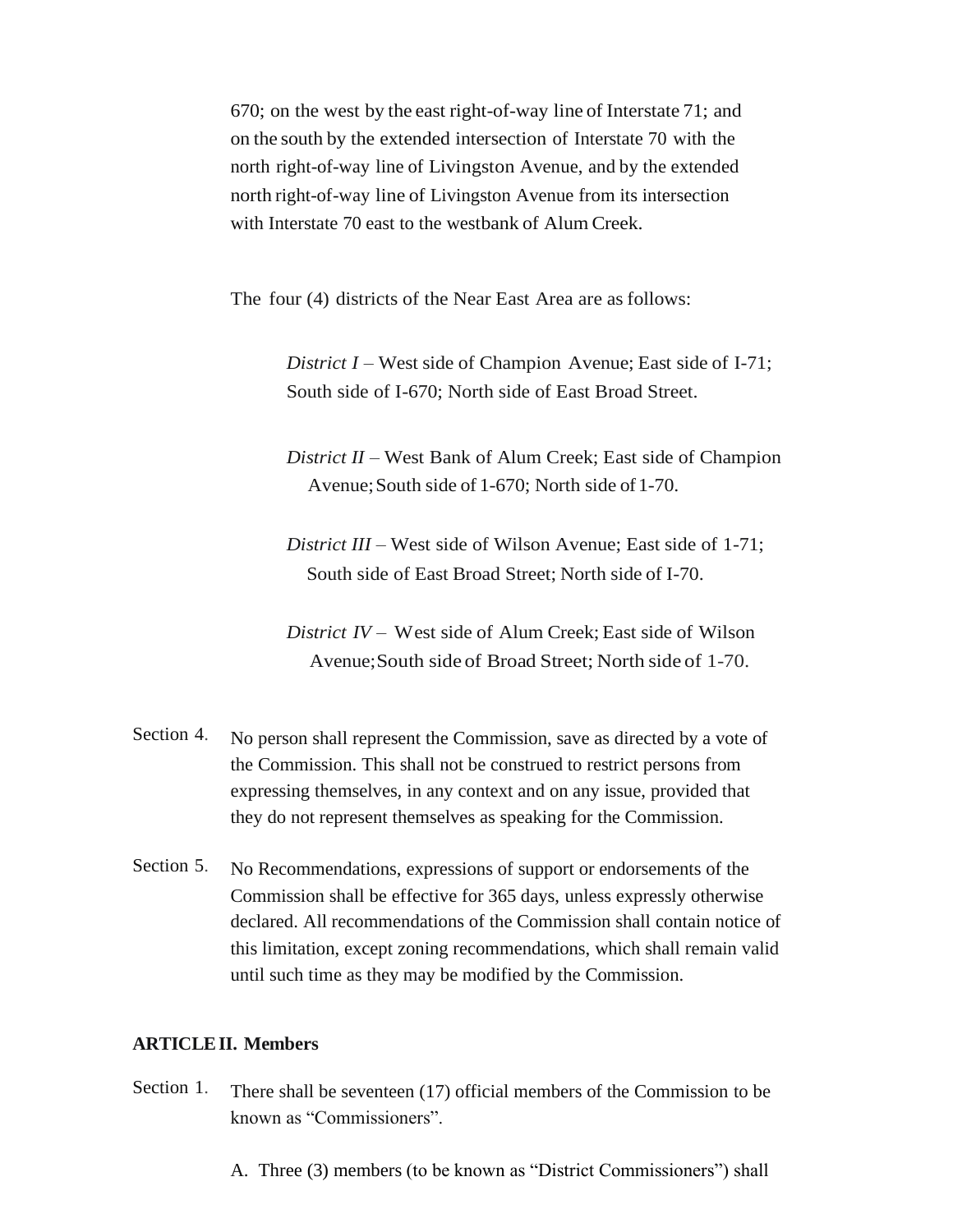be elected from each of the four (4) geographical districts within the Area.

B. Five (5) members (to be known as "At-Large Commissioners") shall be elected by the whole Near East Area community and shall represent the following vested interests within the area: Human Resources (1) – this At-Large Commissioner should have a demonstrated understanding of the social service needs as well as a connection to one or more of the social service agencies doing work on the Near East Side.

Education (1) – this At-Large Commissioner should have a demonstrated understanding of the educational needs as well as a connection to one or more of schools operating on the Near East Side. Religion (1) – this At-Large Commissioner should have a demonstrated understanding of the diverse religious community as well as a connection to one or more houses of worship on the Near East Side.

Business (2) – these At-Large Commissioners should have a demonstrated understanding of the business community, including but not limited to being a business owner on the Near East Side themselves, as well as a connection to several businesses operating on the Near East Side.

- C. All members of the Near East Area Commission will adhere to the Code of Conduct as previously adopted and included herein as Appendix A.
- Section 2. All Commissioners shall serve a term of three (3) years, without compensation, unless appointed to serve out the unexpired term of another Commissioner. To the extent possible, terms will be staggered for district seats, so that each district will elect one District Commissioner per year and one or two At-Large Commissioners will be elected each year.
	- A. The Commission shall appoint non-Commissioner members of standing committees without restriction upon re-appointment.
- Section 3. Vacancies shall be filled as follows:
	- A. For an At-Large Commissioner, by a majority roll call vote of the Commission, and to serve the unexpired term of his or her predecessor, as stated in Article II, Section 1 (B), subject to the approval of the Mayor and Columbus City Council.
	- B. For a District Commissioner, by a majority roll call vote of the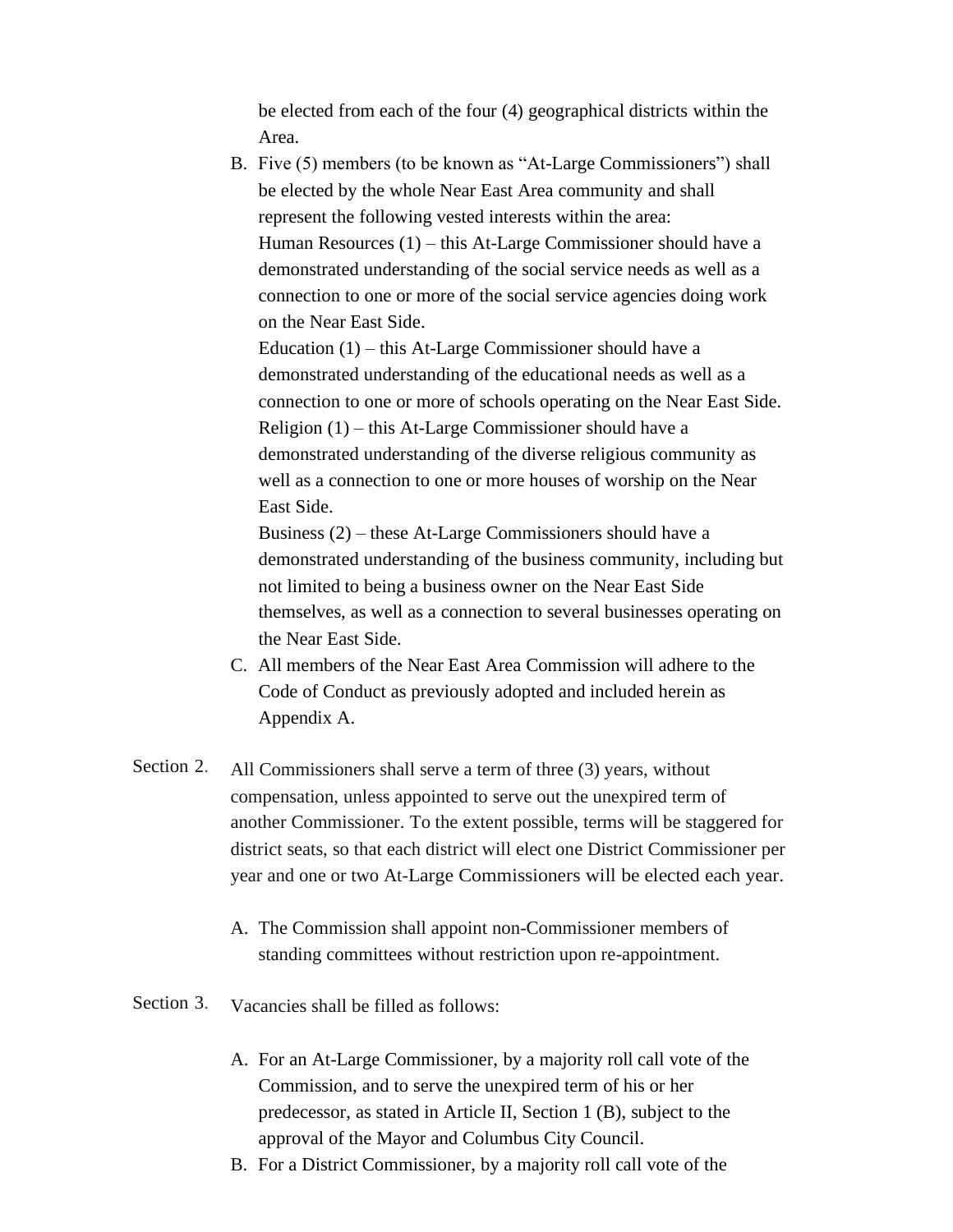Commission to serve the unexpired term of his or her predecessor, subject to the approval of the Mayor and Columbus City Council.

- 1. Notice of the filling of a vacancy shall be given in the meeting notice to a Commissioner at least three (3) days prior to the meeting.
- C. . Any person wishing to fill a vacancy shall provide documentation establishing eligibility for the seat to the Commission Chair for review by the Executive Committee.
- Section 4. District Commissioners shall retain their residence within the district from which they were elected. Failure to abide by this By-Law shall constitute resignation by that Commissioner. Upon petition by that Commissioner, the Commission may grant a waiver to this By-Law by a two-thirds vote. Such waiver shall under no circumstances allow a Commissioner to be reelected to represent a district in which he or she does not reside. Restrictions on residence shall not apply to At-Large Commissioners.
- Section 5. Each Commissioner shall attend a minimum of eight (8) regular Commission meetings and eight (8) standing committee meetings per year. Commissioners who are absent from four (4) regular meetings or four (4) standing committee meetings will be unable to meet their obligation and therefore will have their name submitted to the Mayor for removal from The Commission pursuant to the City of Columbus charter. All appeals must be made in writing, to the Chairperson, within fourteen (14) days of receipt of notification from the Commission. A two-thirds vote of the Commissioners present at the next regular meeting shall be required to waive this By-Law. The vote on all appeals shall be by a majority roll call vote. A waiver, if approved by the Commission, shall not release a Commissioner from his or her obligation to attend future meetings. If a Commissioners fails to attend a future meeting, the Commissioner's names shall be again submitted to the Mayor for removal.

### **ARTICLE III. Officers**

- Section 1. The officers of the Commission shall be a Chair, a Vice-Chair, a Secretary, Treasurer and Sergeant-at-Arms.
	- A. The officers shall be elected by the Commission at the January meeting, unless there is a vacancy, and shall take office upon election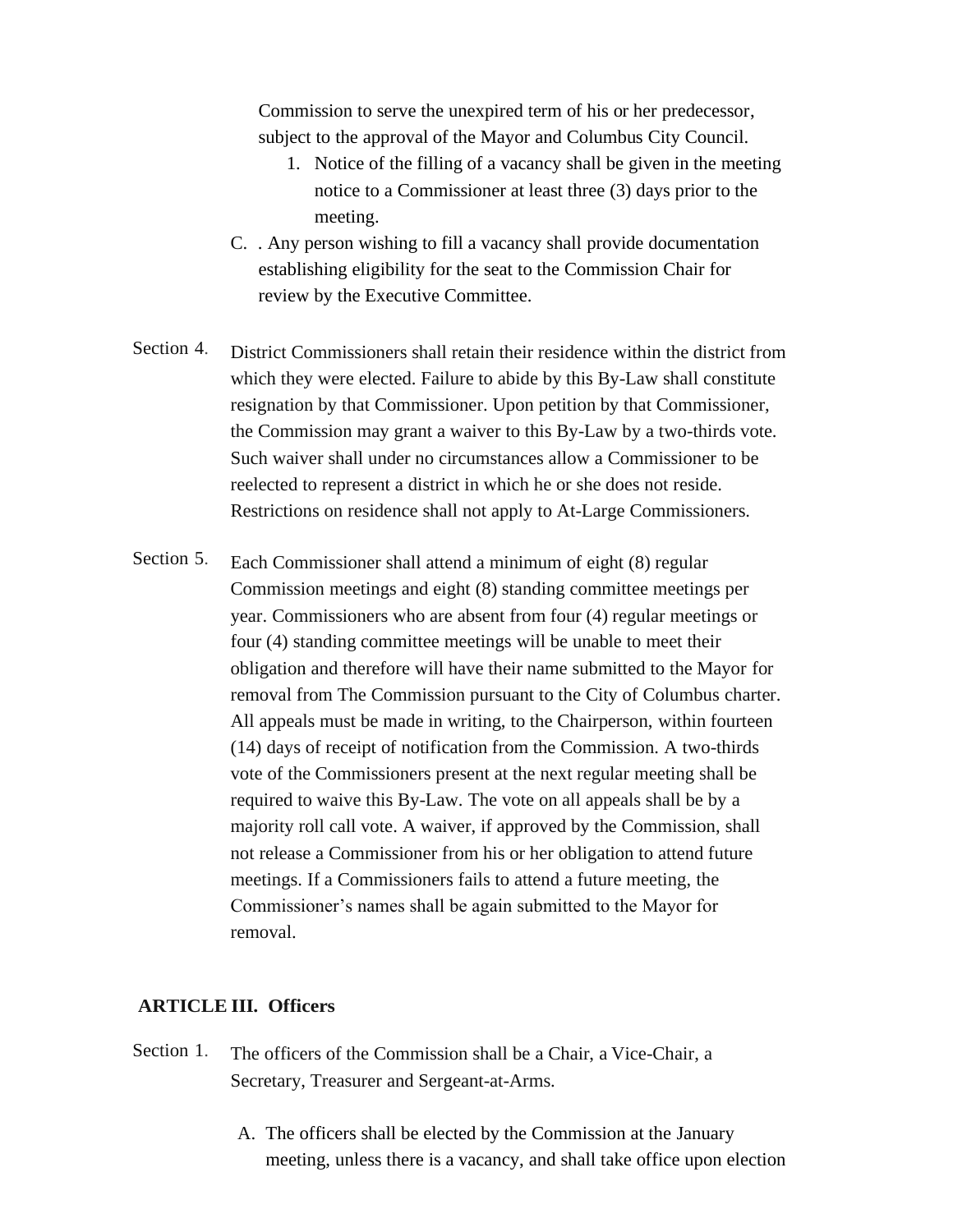by majority voice vote, and for the unexpired term in a manner consistent with Article II, Section 2 (A).

- B. All officers shall serve a term of three (3) years, and shall not serve more than two consecutive terms, unless voted by a majority of Commissioners to serve longer.
- C. Vacancies in officer positions shall be filled in the same manner as the original selections and for the unexpired term of the former officer.
- Section 2. The Chair shall: preside at meetings of the Commission; prepare the agenda for Commission meetings; and, shall appoint members to standing and special (ad hoc) committees of NEAC.
- Section 3. The Vice-Chair shall: perform the duties of the Chair in the Chair's absence; and be responsible for the dissemination of all Commission correspondence at NEAC meetings. Moreover, the Vice-Chair shall attend meetings as designated by the Chair.
- Section 4. The Secretary shall: be responsible for recording minutes of Commission meetings and votes including the actual vote numbers and abstentions; distributing minutes to Commission members in a timely fashion; maintaining a filing system of minutes; maintaining other records as the Commission may direct or need; and performing related duties as may be demanded of the Secretary's position. One copy of the minutes shall be sent to the City of Columbus, Department of Neighborhoods. The minutes of all public Commission meetings shall be open to the public's examination. Copies of all available Commission documents shall be provided to any person via email or other digital means.
- Section 5. The Treasurer shall: maintain records of all monetary receipts and disbursements, submit invoices as needed; provide such budgets and financial reports to the Commission as may be required; and perform related duties as may be demanded of the Treasurer's position.
- Section 6. A vacancy in the office of Chair shall be filled by the Vice-Chair. A vacancy in another position shall be filled in the same manner as the original selection.
- Section 7. The Sergeant-at-Arms shall be appointed by the Chair and shall: at the request of the presiding officer, assure the maintenance of order at regular and special Commission meetings. He or she shall have the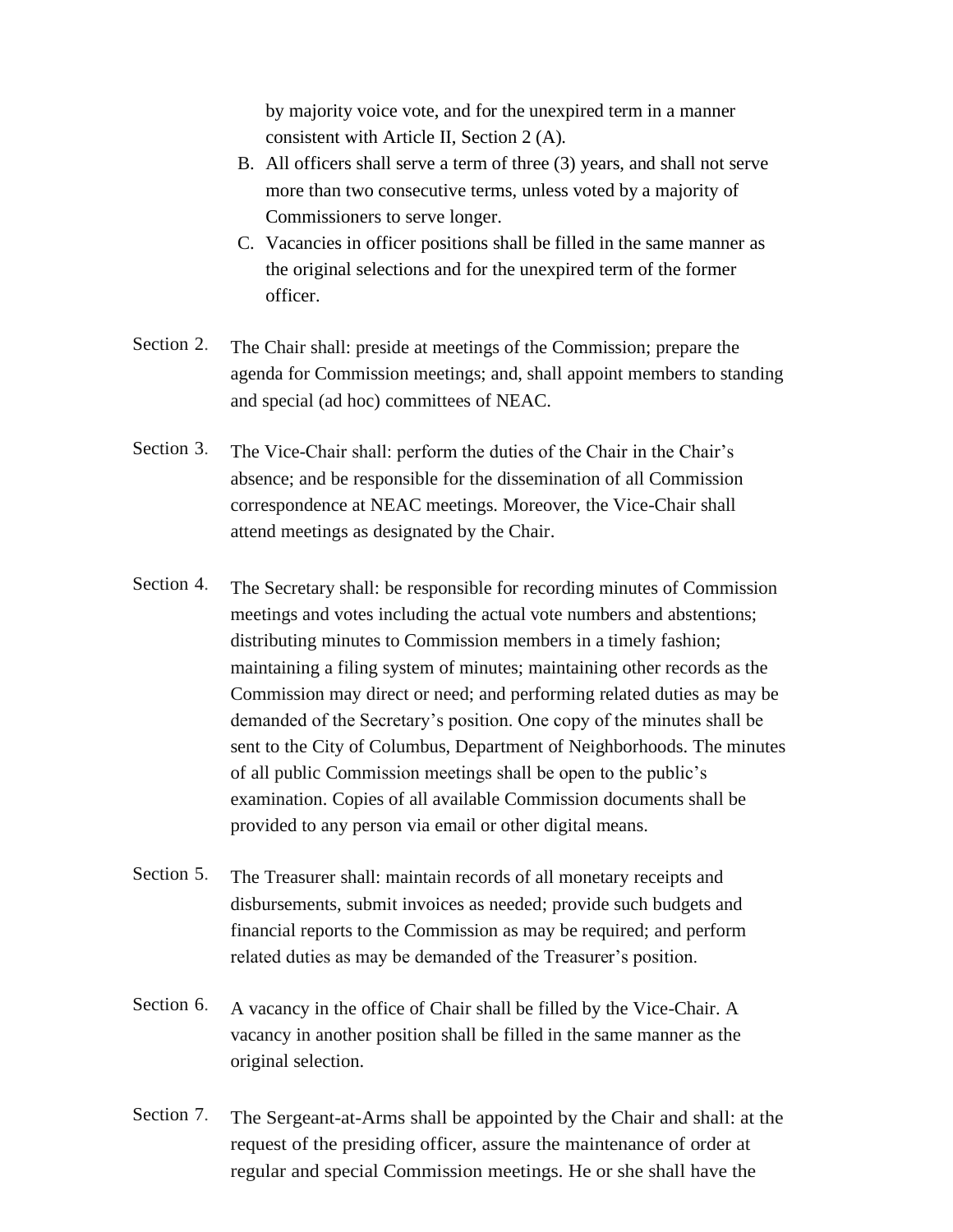authority to cause unruly or disorderly persons to be removed from said meetings and shall otherwise exercise good judgment and discretion in implementing measures to assure the safety of Commissioners and other attendees of Commission meetings. The Sergeant-at-Arms shall appoint a Deputy from the membership of each standing and special committee and the same shall be charged with the responsibility for order and security in the respective committee meetings, pursuant to the directions of the Sergeant-at-Arms. In the absence of the Sergeant-at-Arms or any Deputy from a Commission or committee meeting, the person presiding may appoint a Commissioner or any committee member Sergeant-at-Arms, *pro tem,* and the same shall serve as such until the conclusion of the meeting.

- Section 8. Additional officers or representatives may be created by the Commission. They shall be elected by the Commission.
- Section 9. NEAC Officers shall be elected by the following procedure.
	- A. Nominations for each office may be made by any Commissioner including self-nominations. Persons making nominations may present a brief verbal or written statement supporting such nomination. The Chair, with the assistance of the Secretary, as needed, shall provide a list of the nominations for each office sequentially to all Commissioners present; then the election for such office shall be held; then the process shall be repeated for the next office. Offices shall be filled in this order: Chair, Vice-Chair, Secretary, and Treasurer.
	- B. A simple majority vote of the Commissioners present and voting will be sufficient to elect a NEAC Officer. If there is no majority for any nominee, then a second ballot shall occur between the two nominees with the most votes on the first ballot.
	- C. A Commissioner may hold only one office.
	- D. NEAC members nominating an absent Commissioner shall have a written statement from that person illustrating his or her willingness to serve if elected.

#### **ARTICLE IV. Meetings**

Section 1. The Commission shall hold a regular meeting on the second Thursday of each month, except during the month of August.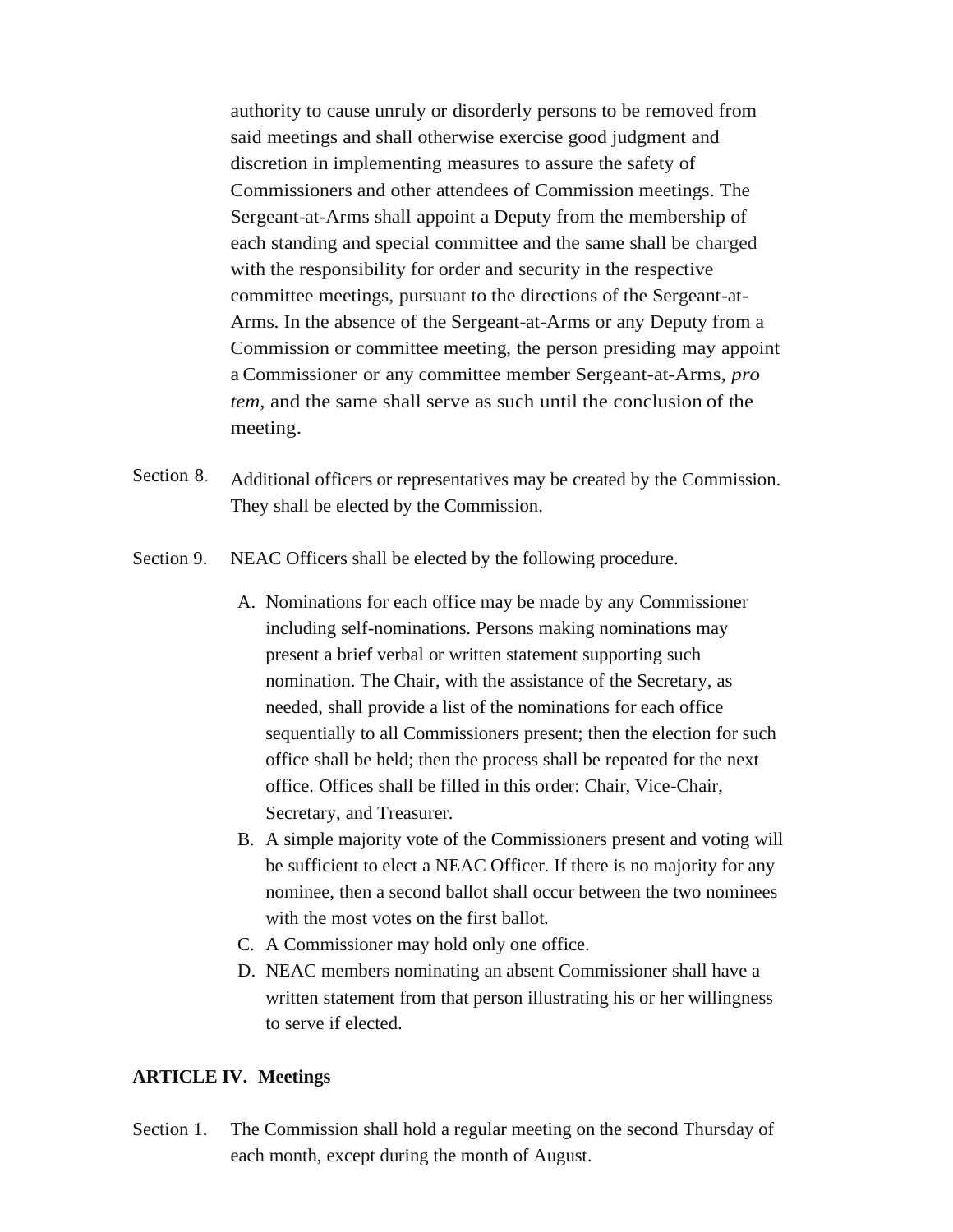- A. The day, time, and place of a regular meeting shall be set by majority vote of the Commission.
- B. A regular meeting may be canceled, or the week of the month changed by two-thirds vote.
- C. All official meetings of the Commission shall be open to the public.
- D. All official meeting dates of the Commission shall be submitted for publication to the Columbus City Bulletin, the Near East Area Commission website, and the City of Columbus Neighborhood Liaison prior to the meeting dates.
- Section 2. The first regular meeting in January shall be known as the organizational and orientation meeting and shall include introducing new commissioners to the By-Laws and their expected duties and responsibilities.
- Section 3. The first regular meeting in January, the organizational and orientation meeting, shall be known as the election of officers meeting. In addition, this meeting will include the designation of new Commissioners to standing committees, as well as the possible redesignation of existing Commission members to other standing committees.
- Section 4. All four (4) NEAC Districts (i.e. Districts 1, 2, 3, and 4), comprised of three (3) elected Commissioners each, shall hold a minimum of two open public district meetings per year: As a result of these district meetings, community discussion and participation will be generated to more aptly reflect the needs and concerns of NEAC's constituency. Written and oral reports of these district meetings shall be presented at the following Commission meeting. A meeting of the Community Engagement Committee in a specific district may substitute for a district meeting.
- Section 5. Special meetings may be called to session by the Chair, or by a majority of members in a regular or special meeting, or may be summoned upon written request by five (5) or more members. The purpose of the meeting, date, time, and location shall be stated in the summons. Except in cases of emergency,at least three (3) days' notice shall be given before a special meeting is called to session. Special meetings shall be open to the public and all official business of NEAC shall be conducted in a regular or special meeting, except as otherwise specifically permitted in theseBy-Laws.
- Section 6. A majority of currently seated members of the Commission, including the Chair, shall constitute a quorum.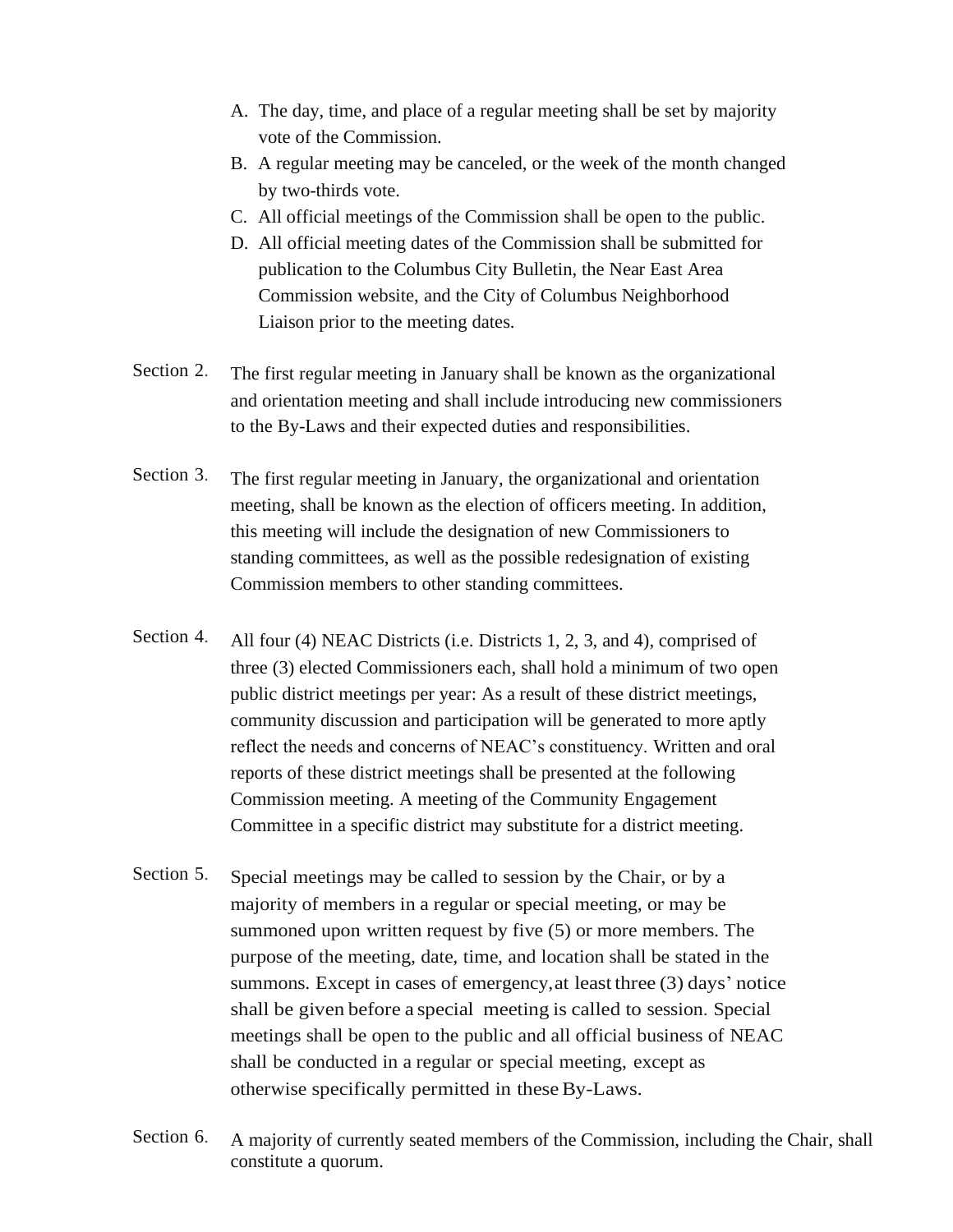- Section 7. The Order of Business of Commission meetings shall generally include but not be limited to, the following:
	- A. Roll Call
	- B. Minutes of Previous Meetings
	- C. Keynote Speakers / Guests
	- D. Standing Committee Reports
	- E. Special Committee Reports
	- F. Neighborhood Group Reports
	- G. Old Business
	- H. New Business
	- I. Announcements
	- J. Adjournment
- Section 8. The Chair shall recognize members of the public who wish to address the Commission concerning issues under discussion. The time limit allotted each person for his or her address to the Commission shall be three (3) minutes; unless enlarged at the discretion of the Chair. If the time is insufficient to properly address all relevant issues presented by the member(s) of the public, the issue – when appropriate – shall be referred by the Chair to the proper committee for further discussion or appropriate action. Any decision or action resulting from such referral shall be reported at the next Commission meeting by the committee to which it was referred. Minority, dissenting or non-concurring committee reports may be filed with Secretary by a Commissioner and shall be attached to the majority report.

#### **ARTICLE V. Committees**

- Section 1. Annual Appointment of Commissioners to Standing Committees shall be made by the Commission Chair with due consideration to the preference of individual members. Committee appointments shall be effective until the next annual meeting and shall be subject to approval by a majority vote. To the extent applicable, distribution should be one district commissioner from each district per standing committee. The 5 at large commissioners shall be distributed 2-2-1 between the three standing committees.
- Section 2. After appointment of commissioners to Standing Committees are made and approved, the members of each committee shall select a Committee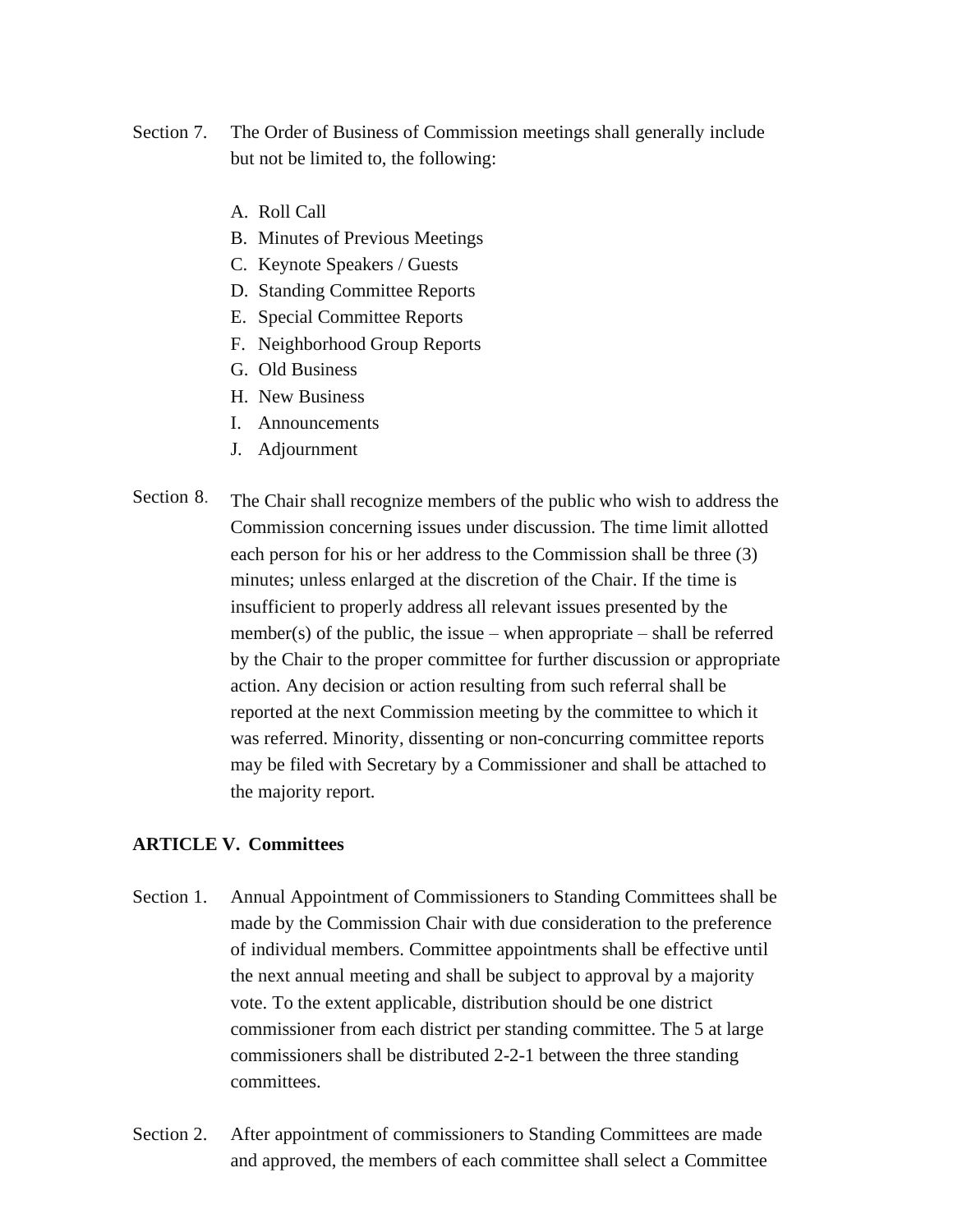Chair and Vice Chair from Commissioners appointed to that committee. After which, standing committees shall select their other officers from the remaining membership of the committee.

- Section 3. Each Standing Committee Chair shall be responsible for providing a written summary report and attendance record of their standing committee meeting a week before the regular Commission meeting, as well as an oral report during each regular Commission meeting.
- Section 4. Individual non-commissioned committee positions shall not equal or exceed the number of commissioner positions on any standing committee; for instance, if there are seven (7) commissioners appointed to particular standing committee, then there can be no more than six (6) noncommissioner individuals on the same committee. However, if a standing committee is faced with special needs or problems (as defined by NEAC), then that committee can have more individuals (that are not Commissioners) to serve their needs.
- Section 5. The Chair of NEAC shall be an ex-officio member of all committees, special and standing, except the Nominating Committee.
- Section 6. The Standing Committees shall be:
	- A. **Planning Committee** The Planning Committee shall review existing area plans and recommend guidelines for the comprehensive social, economic, and physical developments of the Near East Area – This will be accomplished by reviewing Community Development Act (CDA); Mid-Ohio Regional Planning Commission (MORPC), as well as City of Columbus Department of Development, Department of Neighborhoods, and Planning Division documents, and any other sources that are appropriate. The committee shall also examine federal, state, and local funding programs, which may be implemented in the Near East Area. Furthermore, this committee shall develop means for citizen participation in planning projects or programs, which affect the Near East Area
	- B. **Zoning, Building, Housing and Environment Committee** The Zoning Committee shall regularly receive, review, and make recommendations on all applications for rezoning, variances, and other zoning adjustments; all appeals; all requests for demolition permits, graphics permits, and special permits; and all applications for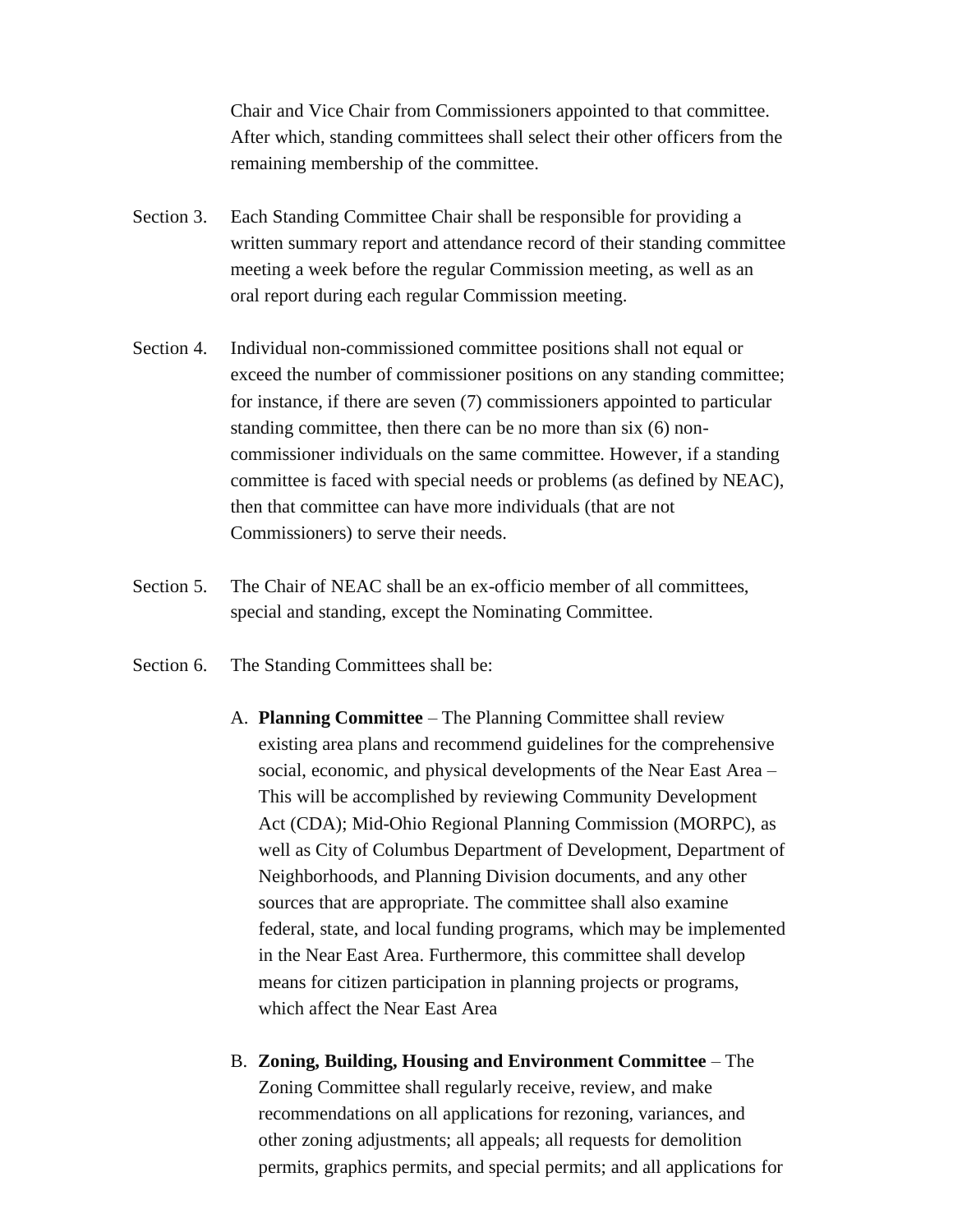city historical designations pertaining to property wholly or partially within the Near East Area. The Committee shall also review existing zoning, building practices and administrative procedures, as well as make recommendations for proposed changes. All applications shall be reviewed and acted upon by the Zoning Committee based on the comprehensive nature of the proposed plan.

- C. **Executive Committee** The Executive Committee shall be composed of NEAC Officers (Chair, Vice-Chair, Secretary, and Treasurer) and the Committee Chairs of the Standing Committees (Planning, Zoning, & Community Engagement). The Executive Committee shall meet in a group (formally) in the month of February and thereafter at the discretion of the Chair and discuss NEAC business, establish annual goals for NEAC, report all recommendations to NEAC for approval, and oversee all disbursements of funds for the Commission.
- D. **Community Engagement Committee** The Community Engagement Committee would be composed of at least five commissioners who volunteer and an equal number of community members. They will act as a steering committee for the activities planned for the year and decisions made by consensus. It will be led by chair and vice-chair, filled by commissioners and two deputy chairs, filled by community members. This rotation of leadership ensures that we fulfill our duty to help develop, mentor, and empower members of our community. The committee will rotate between districts to volunteer for civic and neighbor events and participate in events associated with the volunteerism to learn about the neighborhood, organization, etc. In addition, community presentations that are not related to zoning or planning will be heard in this committee, who will then report to the general body.
- Section 7. Special Committees may be established for specific purposes by a majority vote at any meeting. Membership on a special committee may be accorded to Commissioners or non-Commissioners. Special Committees may be terminated by conditions set forth in the initiating action, or by a subsequent majority vote. All findings of the Commission's committees. which result in proposed actions or resolutions, shall be submitted at regular or special meeting tor consideration.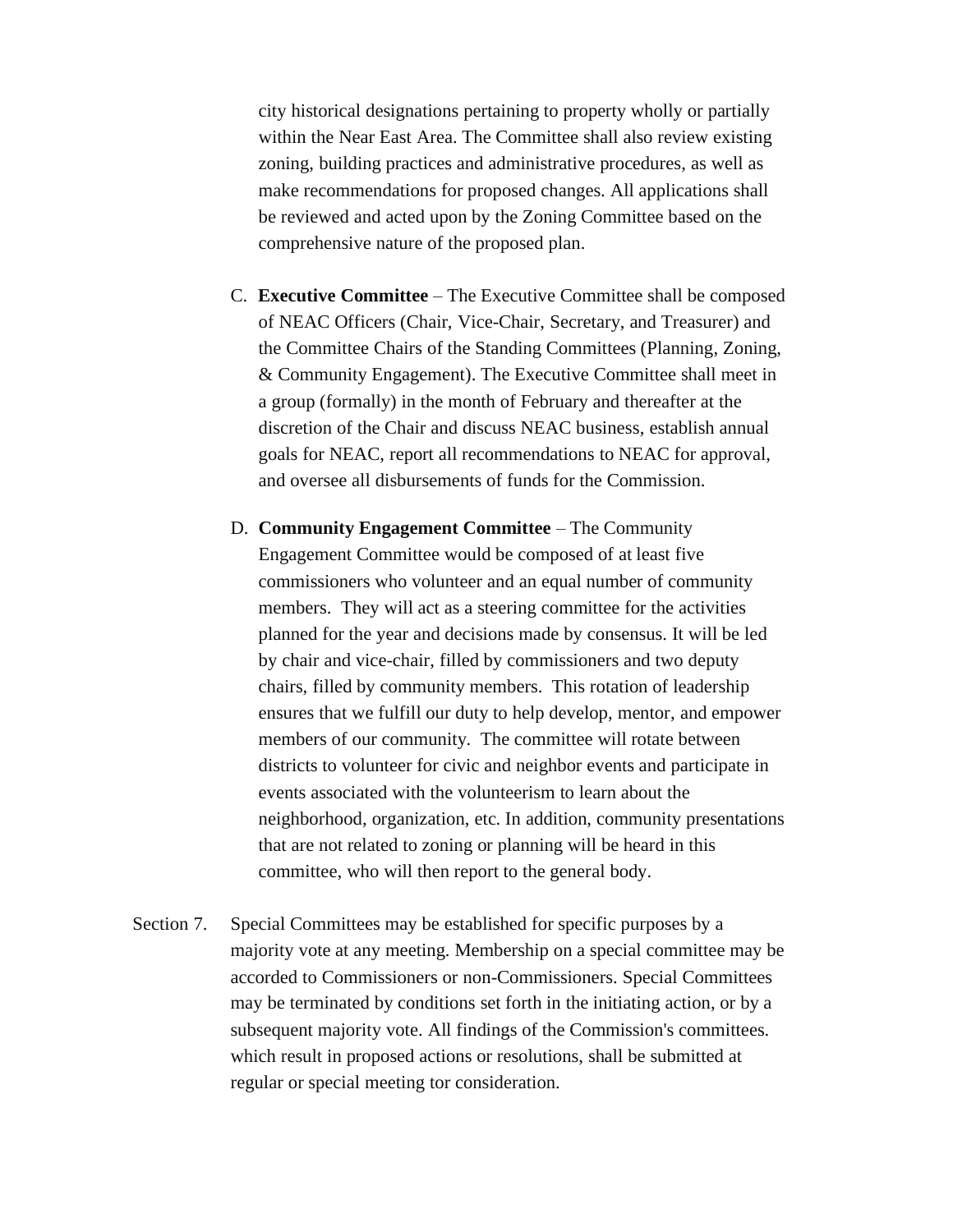The Special Committees shall be:

- A. **Elections Committee** The Elections Committee shall have all necessary authority to conduct to the election in accordance with the election rules which are a part of these By-Laws.
- B. **By-Laws Committee** The By-Laws Committee shall have the authority to propose updates to the By-Laws of the Near East Area Commission to the full Commission. This committee will meet at the direction of the Commission Chair and will be comprised of seated Commissioners currently serving on the Commission.

Section 8. The number of people who appear shall constitute a quorum.

### **ARTICLE VI. Public Hearings**

- Section 1. Hearings may be held for specific purposes with a clearly delineated scope by a majority vote at a regular or special meeting.
- Section 2. A reasonable effort must be made to notify all Commissioners and appropriate Standing and Special Committees of the Commission, as well as other affected parties.

### **ARTICLE VII. Parliamentary Authority**

Section 1. The rules contained in the current edition of Robert's Rules of Order shall govern the Commission in all cases to which they are not inconsistent with these By-Laws and any special rules of order NEAC may adopt.

### **ARTICLE VIII. Amendment of By-Laws**

Section 1. These By-Laws may be amended at any regular meeting of the Commission by a two-thirds (2/3) vote of the Commissioners present and voting, provided that the amendment(s) in question was submitted in writing at the previous regular meeting, and Commissioners were previously notified of the intention to amend.

#### **ARTICLE IX. Effective Date of By-Laws**

Section 1. These By-Laws shall become effective after the proper vote of the Commission and their receipt and certification by the Clerk, City of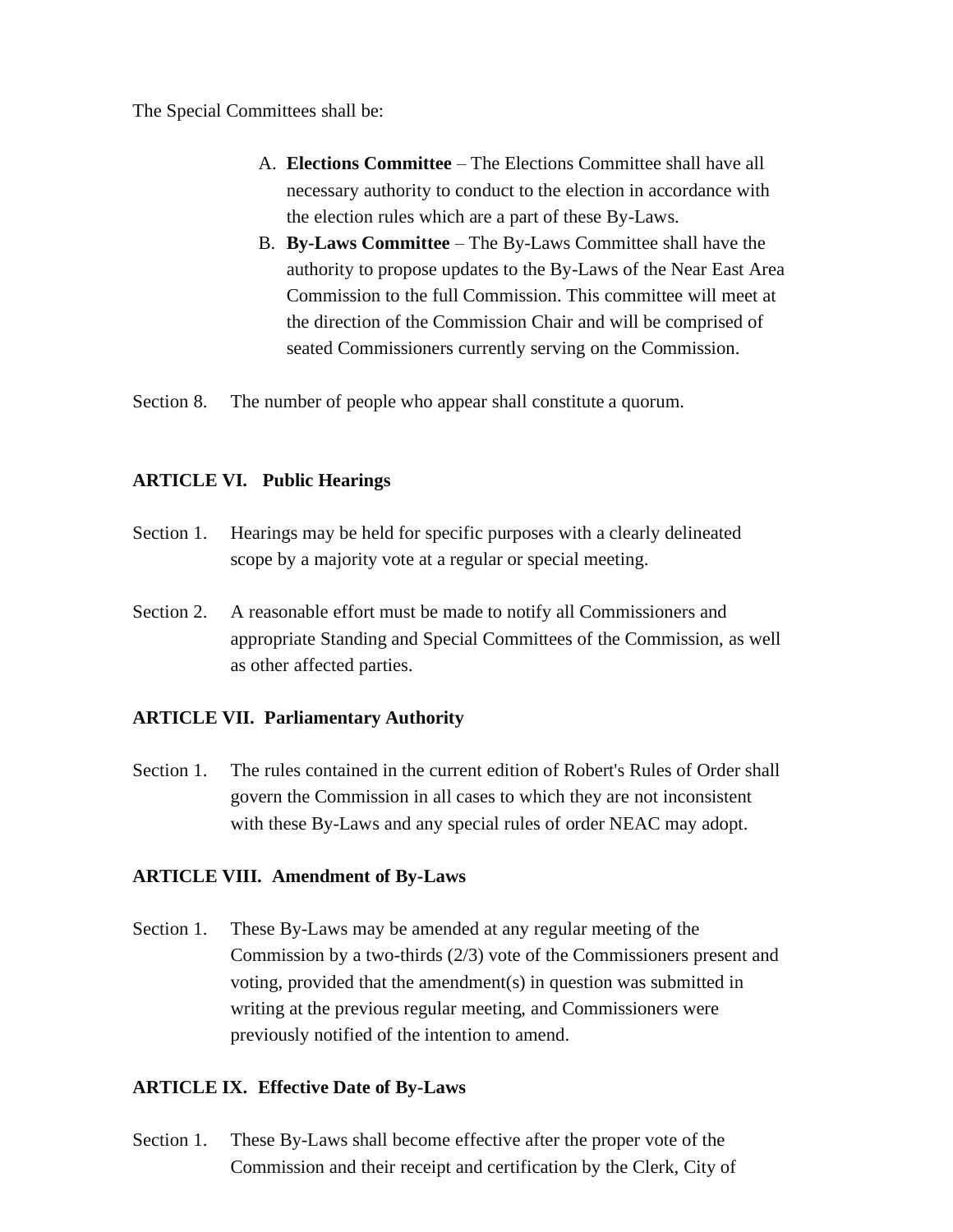Columbus.

### **ARTICLE X. Election Rules**

- Section 1. Elections shall take place at a location determined by the Commission annually prior to September 30. Public elections may be conducted by secret ballot.
- Section 2. Polling Places: The number and location of polls shall be determined by the Election Committee. If that Committee determines that polls shall be in each district, there shall be an equal number of polling places in each district. The Commission's headquarters shall be the primary polling site for all four (4) Districts and may be the only polling site.
- Section 3. Hours: Polling places will be open from 10 A.M. to 3 P.M.
- Section 4. The Commission shall certify election results annually prior to September 30 at a regular full Commission meeting.
- Section 5. All At-Large Commissioners shall be elected during the same election for District Commissioners held prior to September 30.
- Section 6. All District Area Commissioners and At-Large Commissioners shall begin their term on January 1. Area commissioner appointments are subject to approval by the Mayor with the concurrence of Columbus City Council.
- Section 7. Area commissioner terms shall end on December 31 in the year that their term expires.
- Section 8. Area commissioners may not serve on more than one (1) area commission.
- Section 9. No elector shall cast more than one (1) ballot in an election. Elections shall be determined by plurality of vote if three (3) or more candidates vie for a single position, otherwise a majority of votes cast shall determine the winner.
- Section 10. No election procedure shall be scheduled if the number of candidates is less than or equal to the number of elected commissioners with expiring terms.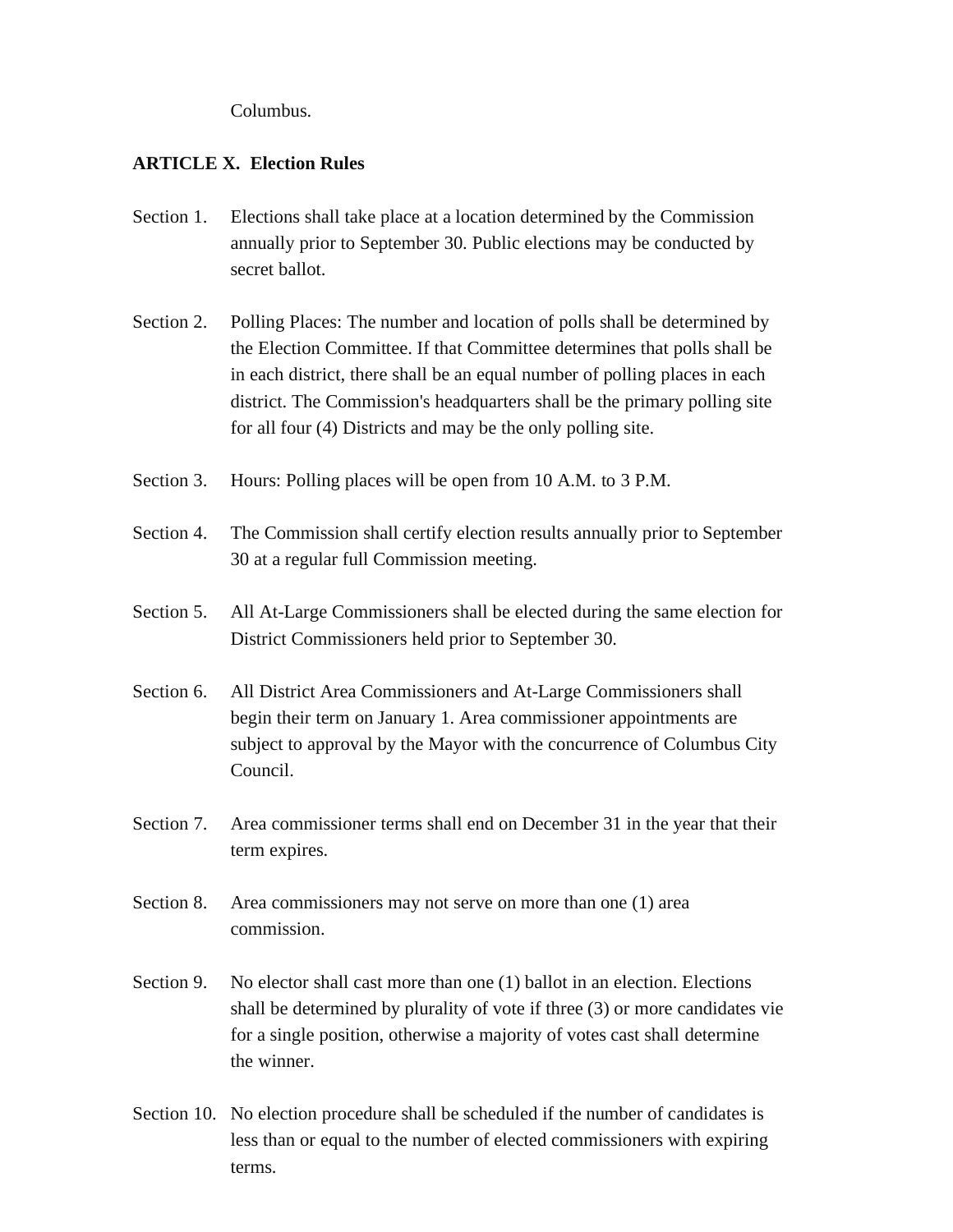Section 11. All elected and appointed area commissioners shall complete the area commission appointment / code of conduct form and return the completed form to the Department of Neighborhoods. All forms shall be signed by the Commission Chairperson and submitted to the Department of Neighborhoods annually prior to September

Section 12. Election Committee:

- A. The Committee shall have all necessary authority to conduct the election, including the counting of ballots.
- B. The Election Committee shall be composed of seven (7) NEAC district residents and Commissioners who are appointed by the Chair. The Chair shall designate one person as "Committee Chair of Elections."
- C. Candidates for election to the Near East Area Commission shall not be members of the Election Committee or polling staff in the year or years in which their names will appear upon the ballot for election.

#### Section 13. Ballots:

- A. Upon each ballot there shall be prominently displayed the identifying number for the respective district of the candidates listed.
- B. Each ballot shall carry the name of each candidate and shall state the number of candidates for whom the voter may vote. A block shall precede the name of each candidate certified by the Election Committee as having been properly nominated.
- C. The order of listing candidate's names on the ballot of the respective area districts shall be determined by a drawing of names anonymously.
- D. No political party or other organization shall be named on the ballot.
- E. The total of ballots reproduced for each district shall be numbered and recorded by the Election Committee.

Section 14. Candidate Qualifications:

- A. Each candidate shall be sixteen (16) years of age or older.
- B. Each candidate must be a resident of the Near East Area Commission district for which he or she seeks to be elected at the time he or she commences circulating a nominating petition.
- C. Candidates in this non-partisan election shall not declare any political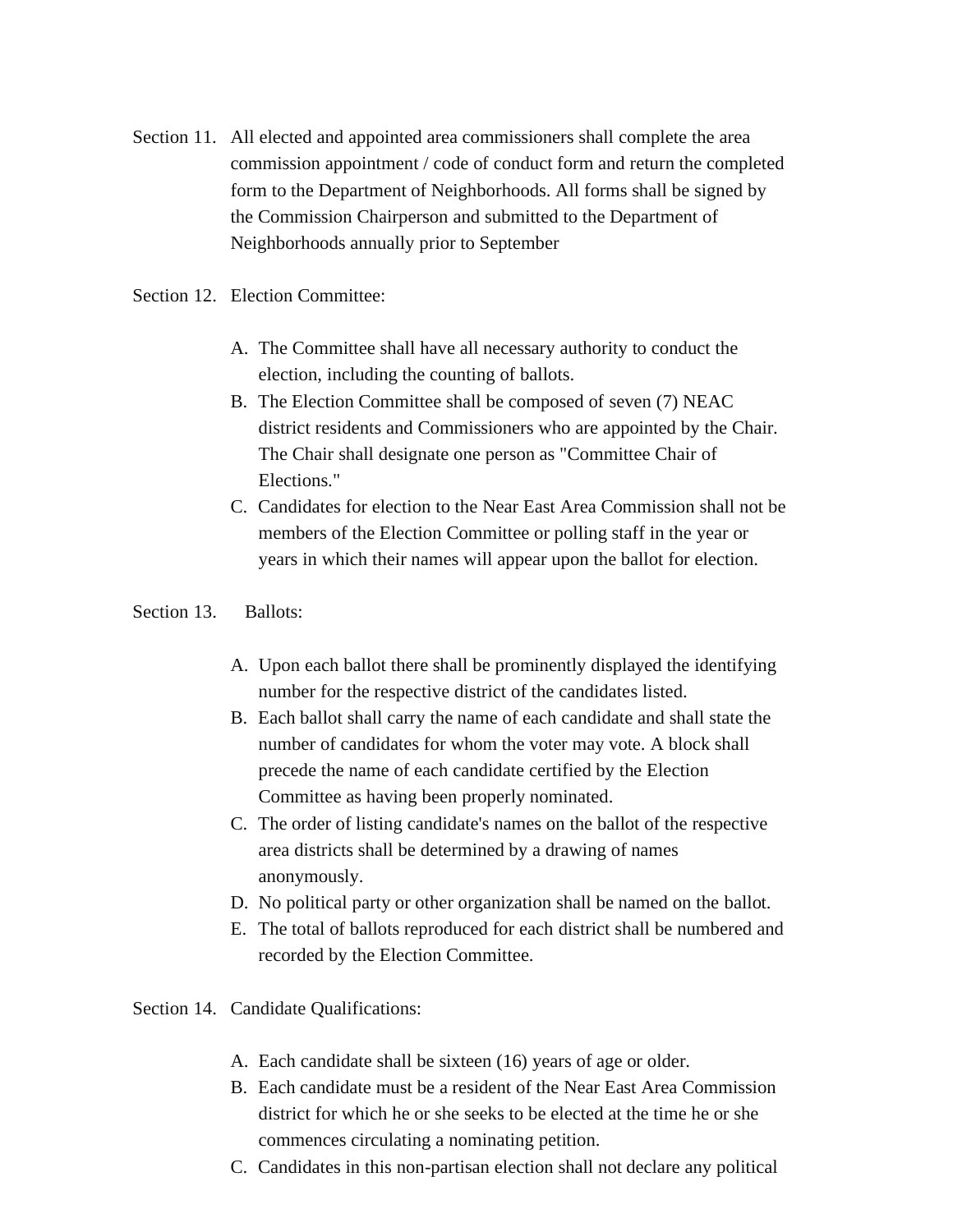party affiliation.

- D. Candidates need not be registered voters on the rolls of the Franklin County Election Board.
- E. Write-in candidates are not permitted.
- F. At-Large Commissioner candidates do not need to reside on the Near East Side but must demonstrate a vested interest in the Near East Side community and represent the particular At-Large constituency consistent with Article II, section (1) B herein.
- Section 15. Petition Qualification:
	- A. Petitions shall be made available no later than the first Monday in April.
	- B. Petitions are to be circulated personally by the candidates.
	- C. Each circulator of a petition must complete and execute the affidavit at the end of the petition prior to its submission to the Election Committee.
	- D. The Election Committee may grant exception to the requirement that a petition be circulated personally by the candidate due to disability demonstrated by the circulator. This exception may be granted only upon written application submitted by the circulator to the Election Committee. If granted, a written statement to that effect must be issued by the Committee within seven (7) days after the Committee has received the written application. A proxy shall be designated to collect to collect the signatures.
	- E. Each petition must be signed by at least fifty (50) persons, aged 16 or over, and residing in the area district of the circulator.
	- F. At-Large Commissioner candidates shall follow the same petition qualifications as District Commissioner candidates, with the exception that at-large candidates may gather the 50 petition signatures from any of the four districts.

Section 16. Voter Qualifications:

- A. Each voter must be sixteen (16) years of age or older. Identification may be required to verify age.
- B. Each voter must be a resident within the Near East Area upon election date of the year in which the resident seeks to cast a vote. Identification shall be required to verify place of residence.
- C. Each voter need not be a registered voter on the rolls of the Franklin County Election Board.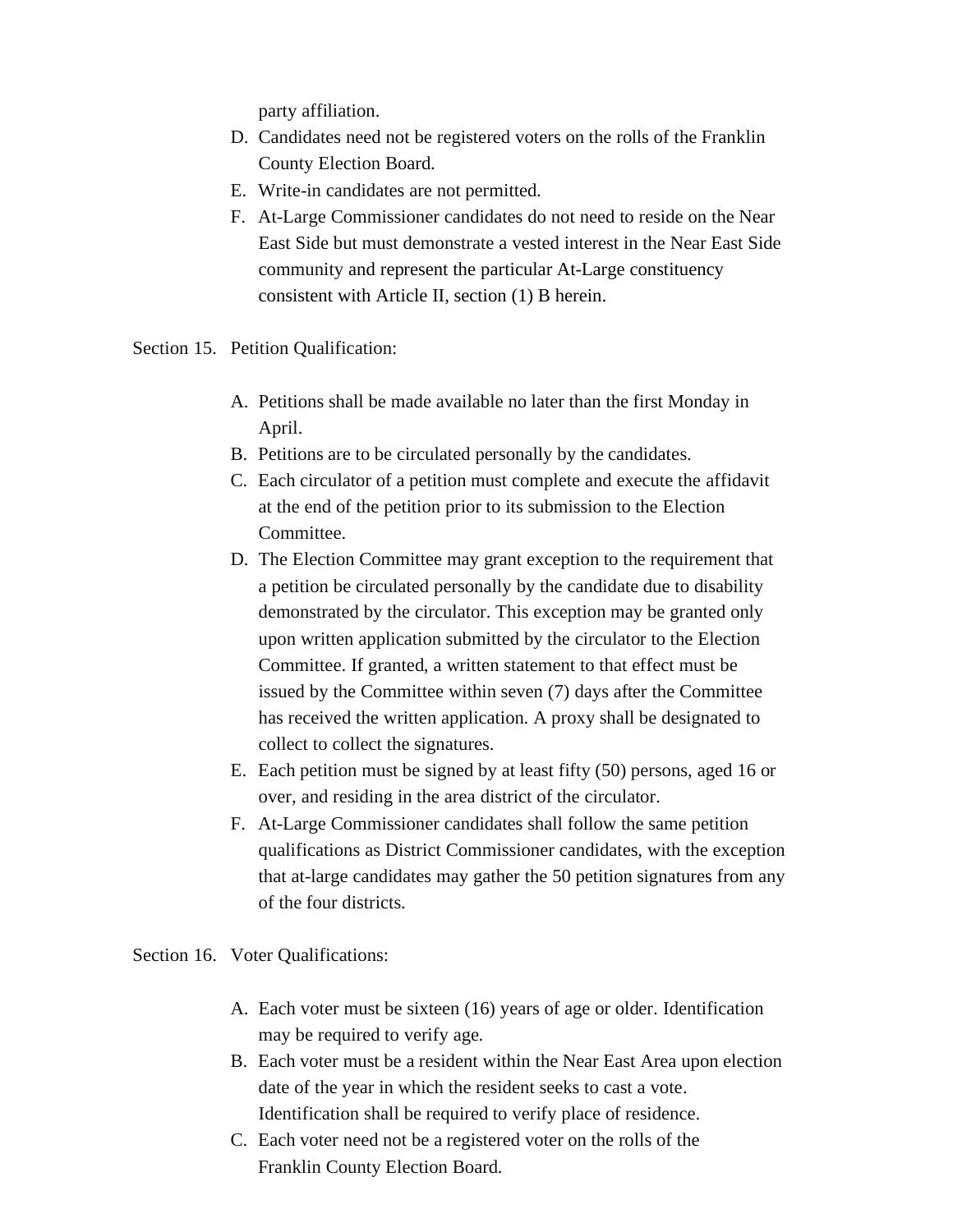- D. Each voter shall vote only upon the ballot pertaining to the election of a candidate in the district in which the voter resides and any At-Large candidate.
- Section 17. Campaign Procedures:
	- A. Campaigning shall be permissible only within the 14 days immediately preceding Election Day.
	- B. There shall be a \$100.00 limit on campaign expenditures. A campaign expense is any appraisable good or service acquired primarily for campaign purposes. Each candidate must file a report of campaign expenditures with the Elections Committee within seven (7) calendar days after the election and candidates failing to meet this requirement shall be disqualified.
	- C. Campaigning of any kind (including the posting of campaign materials, and not excluding any other activity that would amount to campaigning) within 100 feet of the polling place premises is prohibited. Violation of this rule shall result in the disqualification of the candidate.
	- D. Campaigning, whether in person, through written materials, or online, shall be conducted in a respectful manner. Vigorous campaigning is appropriate but campaigning which involves the deliberate falsification of any candidate's qualifications or deliberately misrepresents the endorsement of any candidate by the Commission or any other public agency shall constitute an infraction of the election rules.
	- E. It is the candidate's responsibility to remove any campaign posters, flyers, etc., within 48 hours following Election Day.

Section 18. Polling Procedures:

- A. The polling staff shall keep a register of the residents who have voted in the respective polling places, said register to reflect a list of names and addresses of those who cast ballots and signatures.
- B. All polling records shall be placed in the custody of the Secretary of the Commission and retained in a secure place for three (3) years.

Section 19. Counting of Ballots:

A. The counting of ballots shall be done by the Election Committee at its headquarters immediately following the conclusion of all voting and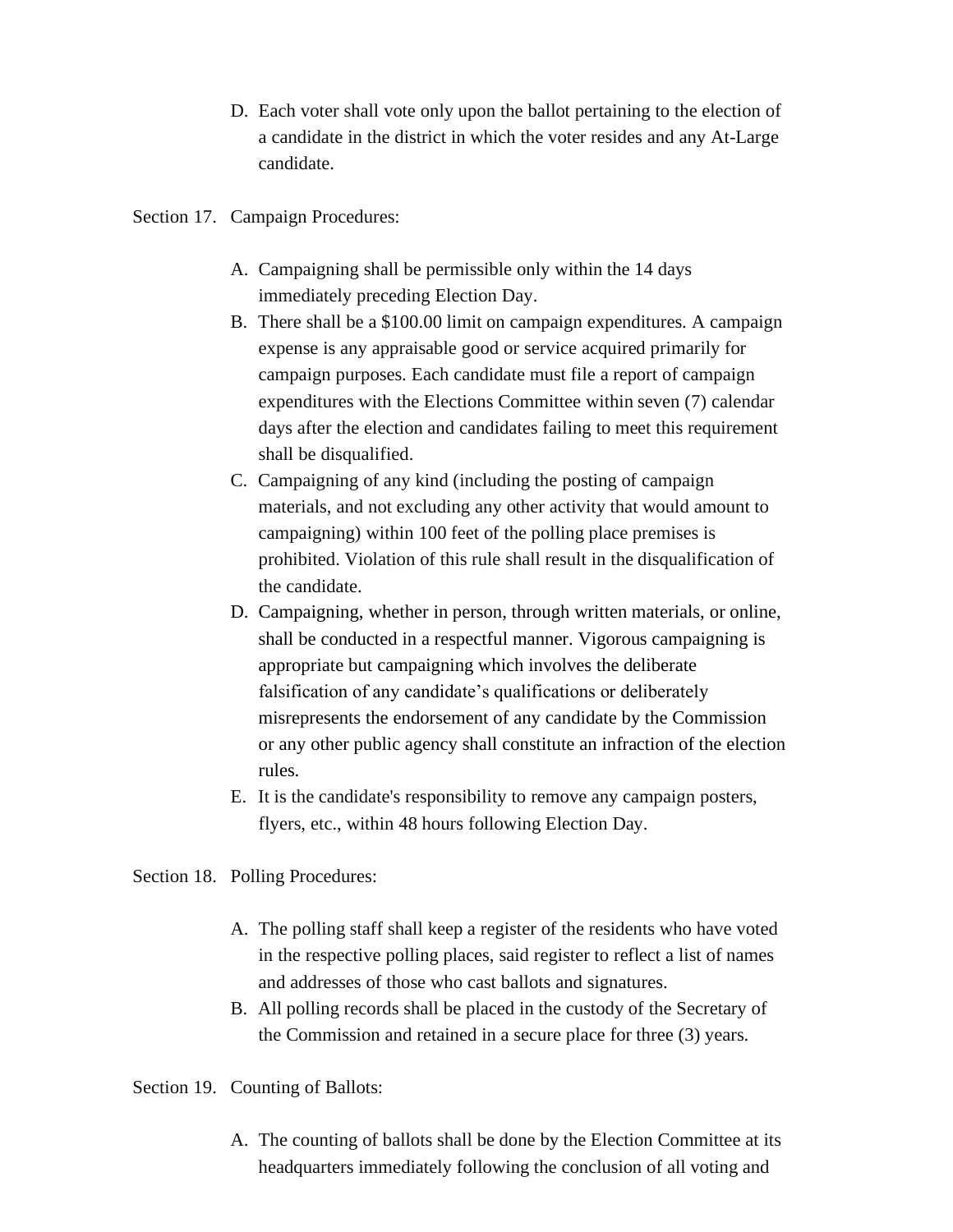the transportation of voted ballots to the headquarters.

- B. Candidates may have an observer present at the counting of the ballots at the headquarters.
- C. Results of the balloting shall be certified by the Election Committee to the Commission at the next regularly scheduled meeting following the election and shall, thereafter, be certified by the full Commission at the next regular Commission meeting, before being sent by the Secretary of the Commission to the Clerk of City Council within thirty (30) days.

#### Section 20. Results:

- A. In the event of tie votes, the winner shall be decided by the majority vote of the Commission only after a recount of ballots, subject to the approval of the Mayor and Columbus City Council.
- Section 21. Security of Ballots:
	- A. In the polling places, each ballot voted shall be deposited by the voter in a sealed ballot box.
	- B. Ballot boxes shall remain sealed until counting begins.
	- C. Counting shall begin after all ballot boxes have been delivered to the Election Committee at its headquarters.
	- D. All voted ballots for each district shall be placed in a sealed container after counting has been completed.
	- E. The sealed containers shall be kept in a secure place until three (3) weeks after the election, at which time they may be destroyed under the supervision of the Election Committee.

Section 22. Election Challenges:

- A. An infraction of any of the election rules may result in a candidate being disqualified and/or a special election.
- B. Election challenges must be presented in writing to the Elections Committee on or by 5:00 p.m. on the 7th day following the election. Each candidate for election, upon verification of his or her qualifications and petitions, shall be informed specifically where challenges may be delivered.
- C. In the event of an election challenge, an immediate fact-finding hearing will be held by the Election Committee for the purpose of receiving relevant testimony and receiving other evidence. The